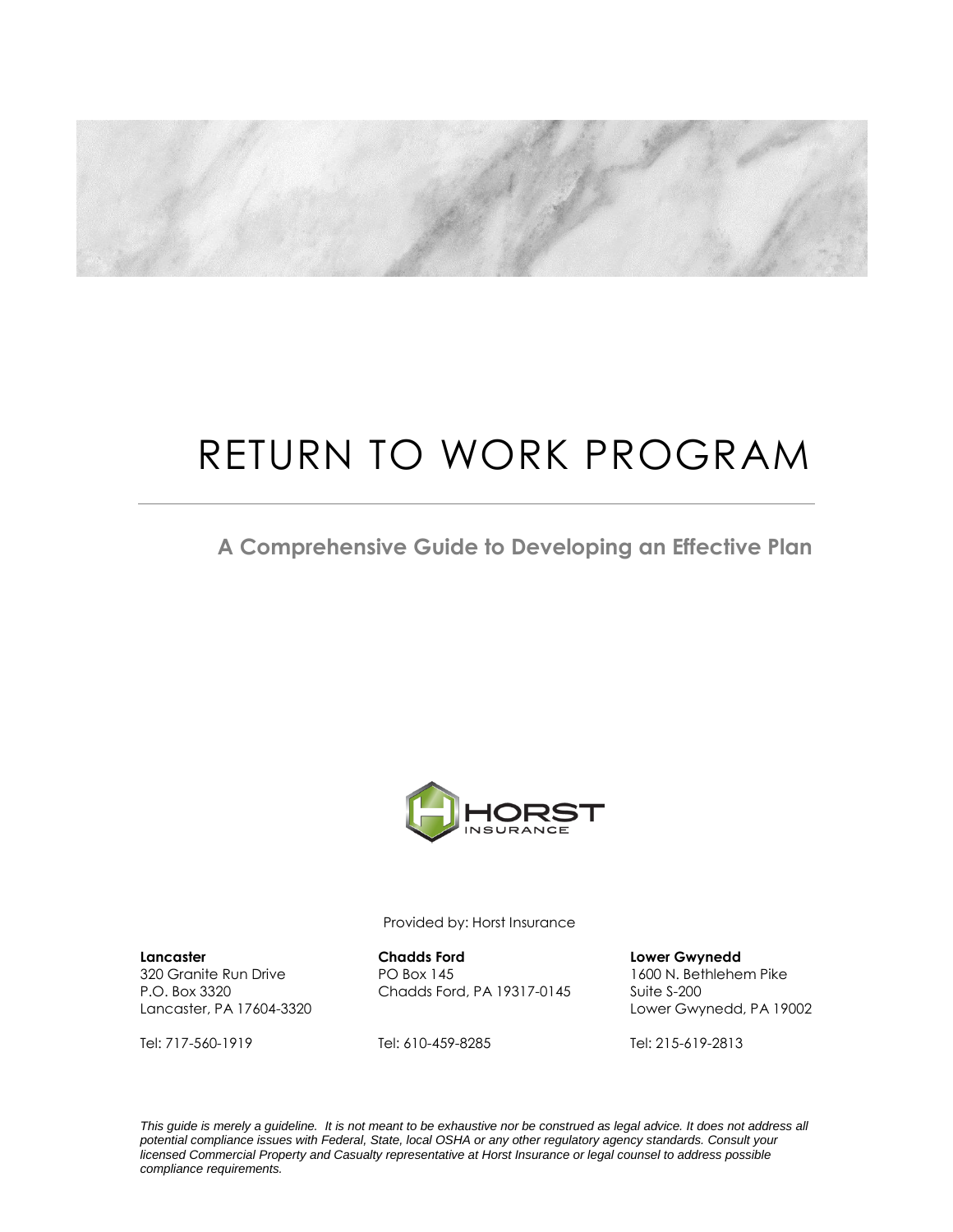## **WHERE TO BEGIN**

The following guide will help you construct an effective Return to Work Program and create meaningful work assignments for workers injured both on and off the job. It includes background statistics to support the program, steps to take before execution, how to manage the program and implementation recommendations.

#### *Step 1: Know the Facts*

Supporting your Return to Work Program with evidence that it will help save {Insert Your Company's Name} money is the best way to convince upper management to get on board. Obviously, injured employees drive up company costs in the form of lost work days and compensation costs. Studies clearly demonstrate that employees who are off work because of injury for more than 16 weeks seldom return to the workforce, and companies get stuck paying hundreds of thousands of dollars each year in unnecessary costs.

#### *Step 2: Gather Data*

Before you institute a program, research your company culture to understand what current employee attitudes are toward injury and returning to work. That way, after you create an official Return to Work Program, it will be easier to evaluate and determine whether there has been a positive mindset shift. Get to know your company culture at all levels and from a range of perspectives. Visit worksites and talk to employees to understand how your current Return to Work Program – or lack thereof – functions. Develop a needs assessment to determine how much work you need to do to shift company culture and practice.

## *Step 3: Demonstrate a Commitment to Early Return to Work*

Make sure all levels of employees recognize that early return to work after an injury speeds up the recovery process and reduces the likelihood of permanent disability. Everyone from upper management to hourly employees should understand the goals, purpose and background on the program. There is no use taking large strides to enact a program if management does not support and recognize the need.

These elements are the foundation and support for your Return to Work Program. Take plenty of time for these steps before moving on to create your program.

## **RETURN TO WORK PROGRAM ELEMENTS**

Steps 4 through 7 of this guide will go straight into your written Return to Work Program, as they are the elements that will help you take action and establish a plan.

#### *Step 4: Create Goals*

State {Insert Your Company's Name}'s purpose in creating the program and emphasize management's commitment to making it work. Keep it positive, but be sure employees understand the Return to Work Program is a serious initiative. This is also the place in your written program to define what type of duty you offer or require – your program can revolve around transitional duty, alternate duty or both.

*Example Goal Statement:* {Insert Your Company's Name}'s Return to Work Program is in place to accommodate injured workers by identifying new duties or modifying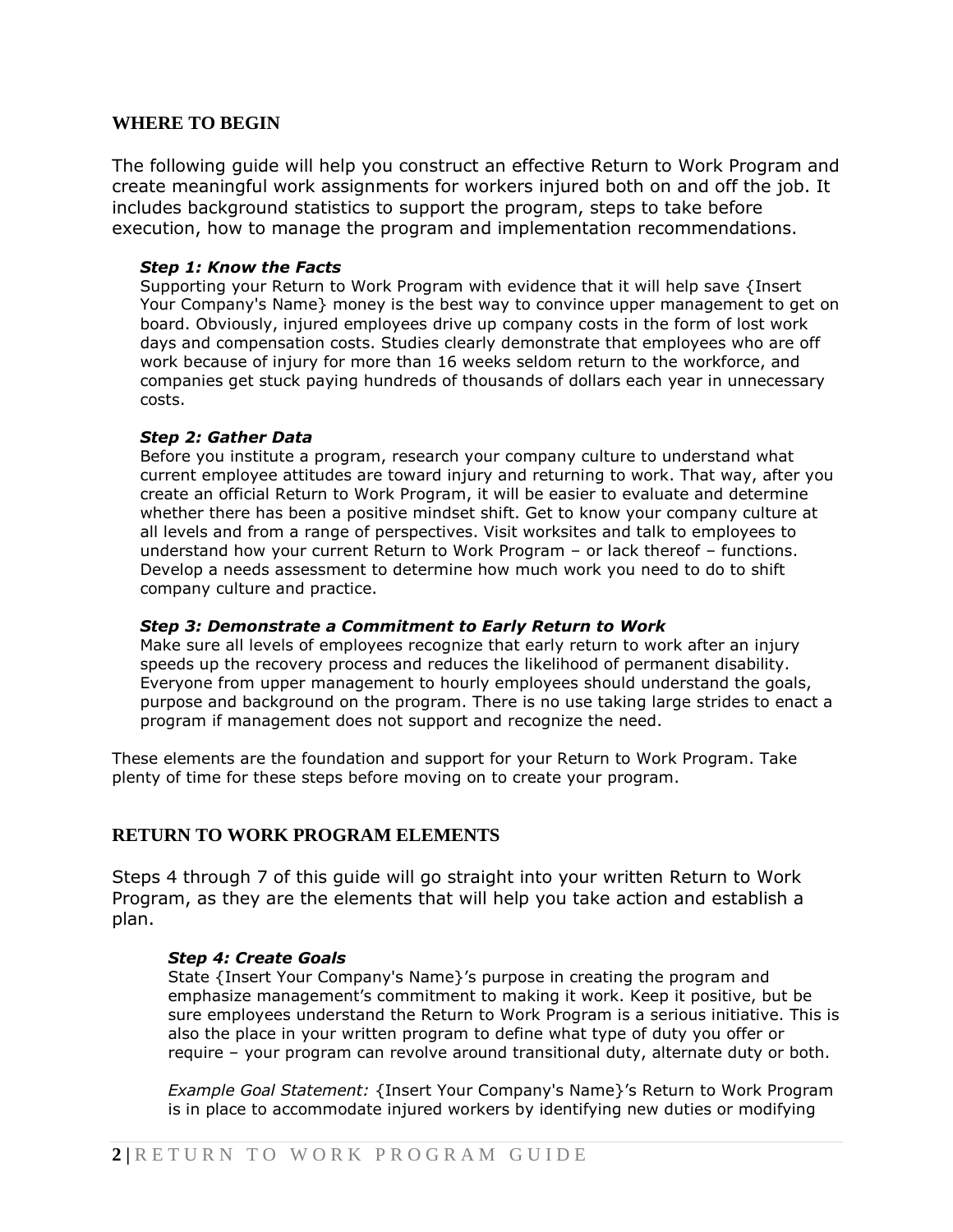jobs to meet their physical capacities and respect doctors' restrictions. The goal is to return our employees to productive work, regular schedule and full wages as soon as possible, as they are the essential livelihood of {Insert Your Company's Name}. Because our employees are so valuable, we have both a Transitional Duty Program, which is designed as a therapeutic tool to accelerate return to work by addressing physical and emotional limitations, and an Alternate Duty Program, which is a placement service for workers deemed unable to perform the functions of their preinjury job by a medical professional.

## *Step 5: Create a Return to Work Team and Define its Responsibilities*

A Return to Work Team is crucial to the program's success because it provides leaderships, sets expectations for injured employees, acts as a communication channel between all involved parties and ensures the Return to Work program is being administered correctly. This team should consist of a representative from each of the following areas, and you may want to use these role descriptions directly in your written program:

- *Senior Management*
	- o Ensures implementation; promotes and supports the program
- *Vocational Rehabilitation Specialist\*\**
	- $\circ$  Serves as expert on physical and psychosocial aspects of disability, can testify in court as vocational expert, understands job analysis and physical capacities forms, supervises Return to Work Program administration
- *Workers' Compensation Professional* (either an in-house representative or someone from your insurance company or TPA)
	- o Provides medical information, problem-solving skills and general support
- *Supervisor(s)*
	- $\circ$  Directly supports the injured worker's return to work by giving out the modified assignments, facilitating communication and ensuring the employee does not exceed the assigned physical restrictions
- *Union*
	- o Promotes the {Insert Your Company's Name} Return to Work Program to union membership; advocates for employees and assists in return to work planning for specific employees when requested
- *Panel Physicians*
	- o Prepares a medical treatment plan that is safe, promotes early return to work and keeps {Insert Your Company's Name}'s aggressive program in mind
- *Human Resources Department*
	- o Coordinates with Return to Work Program Manager on employee benefits, wages, Family Medical Leave and workers' compensation issues

\*\**the best candidate for team lead or Return to Work Program Manager*

The Return to Work Team should also be responsible for creating and maintaining a transitional duty job bank, which is discussed in greater detail in Step 6.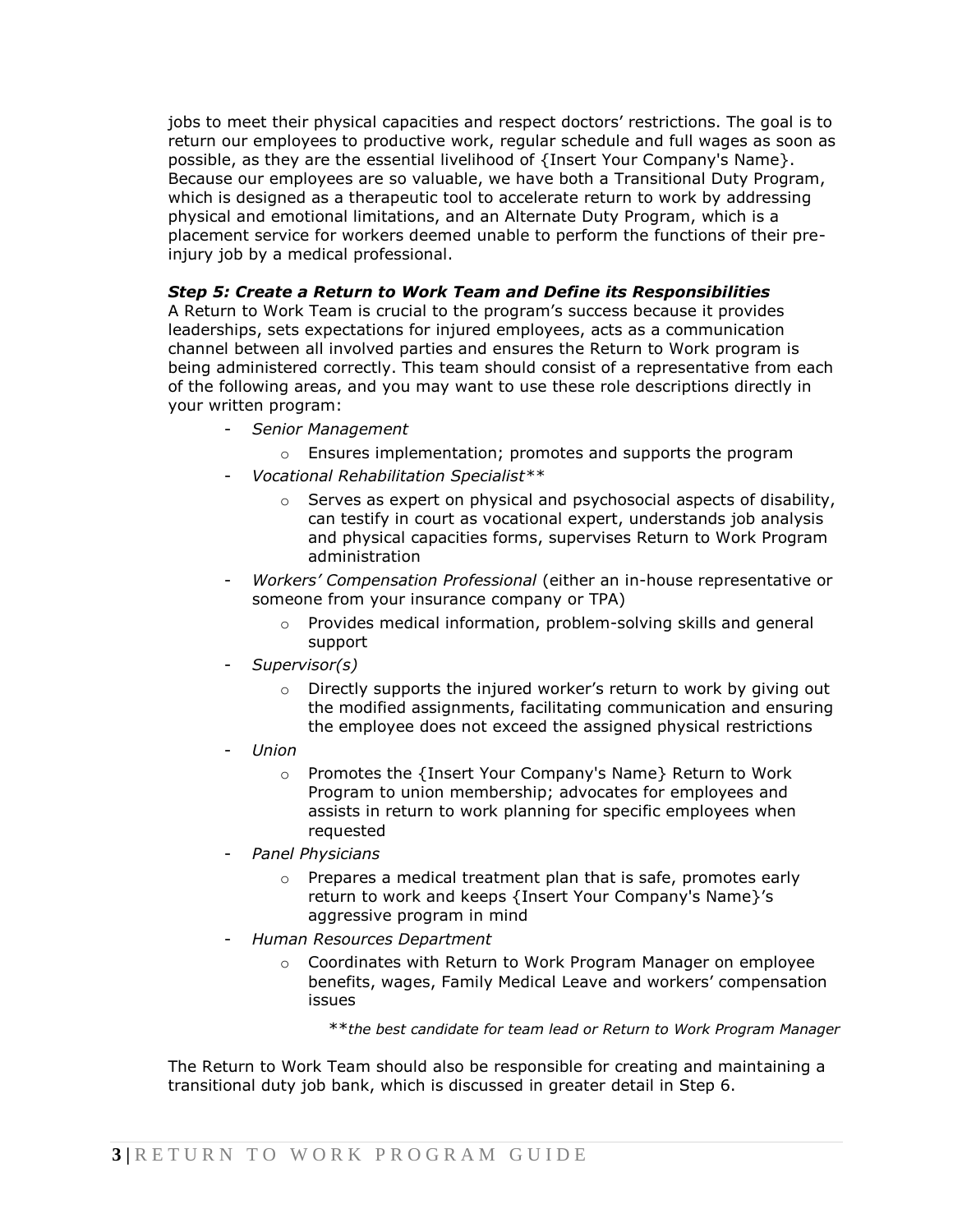## *Step 5: Develop a Work Flow Chart Outlining the Return to Work Process*

A crucial part of the Return to Work Program is the process and steps involved in administration. A good flow chart will eliminate confusion about the program and identify proper actions for all levels of employees, and this flow chart should serve as your action plan. Request a sample Work Flow Chart to use with your Return to Work Program from Horst Insurance at 717-560-1919.

#### *Step 6: Develop and Maintain a Job Bank*

Again, the Return to Work Program Manager should be the owner of the job bank; however, he or she should meet with supervisors and managers to identify adequate transitional tasks. You could also encourage all employees to submit ideas for transitional duty tasks as they come up – the tasks in the job bank can, and should, range in levels of physical strain required to complete them. This job bank can be as formal or informal as necessary, but it is essentially a laundry list of tasks or assignments across all departments that ideally should get done but often get overlooked because of lack of staff, time, funds, etc. It might be helpful to organize the job bank both by work location and by physical demand level to find the most appropriate task for an injured employee.

Keep in mind that while safety of the employee is the most important, it is also essential to the success of your Return to Work Program that the tasks are productive. Make every effort to keep work hours and days off consistent with the injured employee's work schedule, but also make sure he or she is aware that the transitional task may require an altered schedule. If the transitional duties in the job bank are considerably less skilled than the employee's pre-injury job, consider paying less than full-duty rate if your state laws allow. You will pay less in payroll taxes and, at the same time, you will motivate the worker to return to full duty.

#### *Step 7: Create a Communication and Education Plan*

To make your Return to Work Program a success, you should have full cooperation with all parties involved. This includes the injured worker, his or her supervisor, union officials, medical providers and workers' compensation professionals. If any of these parties is not fully committed to the program, your success will be limited.

To maximize the program's communication efforts:

- Provide written program descriptions and definitions make these items readily available, accessible and readable
- Keep job descriptions and job analyses on file for each employee in case he or she ever becomes injured
- Review the Return to Work Program with employees during new hire orientation and periodically throughout the year
- Provide one-on-one sessions with injured employees to reiterate expectations and assign transitional tasks

## **FINAL STEPS**

The last step in implementing a Return to Work Program is to include a way to measure your progress. Step 8 will offer suggestions on how you can manage your Return to Work Program.